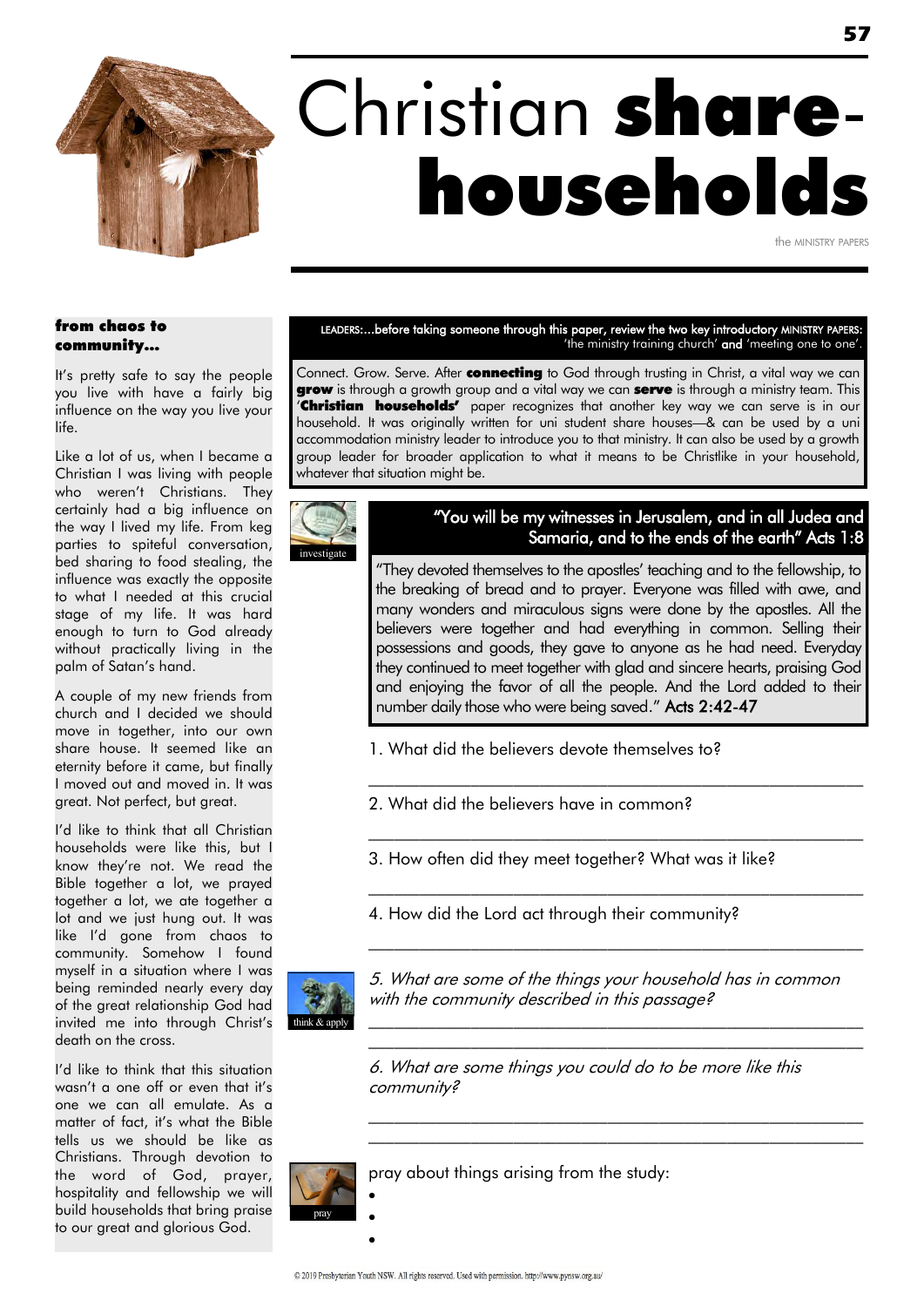### apostles' teaching

"they devoted themselves to the apostles' teaching..." **Acts 2:42** 

―But as for you, continue in what you have learned and have become convinced of, because you know those from whom you have learned it, and how from infancy you have known the holy Scriptures, which are able to make you wise for salvation through faith in Christ Jesus. All Scripture is God-breathed and is useful for teaching, rebuking, correcting and training in righteousness, so that the man of God may be thoroughly equipped for every good work." 2 Timothy 3:14-17



1. When did Timothy learn the Scriptures?

2. Who taught him the Scriptures? (see also 2 Timothy 1:5)

\_\_\_\_\_\_\_\_\_\_\_\_\_\_\_\_\_\_\_\_\_\_\_\_\_\_\_\_\_\_\_\_\_\_\_\_\_\_\_\_\_\_\_\_\_\_\_\_\_\_\_\_\_\_\_\_\_\_ \_\_\_\_\_\_\_\_\_\_\_\_\_\_\_\_\_\_\_\_\_\_\_\_\_\_\_\_\_\_\_\_\_\_\_\_\_\_\_\_\_\_\_\_\_\_\_\_\_\_\_\_\_\_\_\_\_\_

\_\_\_\_\_\_\_\_\_\_\_\_\_\_\_\_\_\_\_\_\_\_\_\_\_\_\_\_\_\_\_\_\_\_\_\_\_\_\_\_\_\_\_\_\_\_\_\_\_\_\_\_\_\_\_\_\_\_ \_\_\_\_\_\_\_\_\_\_\_\_\_\_\_\_\_\_\_\_\_\_\_\_\_\_\_\_\_\_\_\_\_\_\_\_\_\_\_\_\_\_\_\_\_\_\_\_\_\_\_\_\_\_\_\_\_\_

 $\mathcal{L}_\text{max}$  and the contract of the contract of the contract of the contract of the contract of the contract of \_\_\_\_\_\_\_\_\_\_\_\_\_\_\_\_\_\_\_\_\_\_\_\_\_\_\_\_\_\_\_\_\_\_\_\_\_\_\_\_\_\_\_\_\_\_\_\_\_\_\_\_\_\_\_\_\_\_

 $\mathcal{L}_\text{max}$  and the contract of the contract of the contract of the contract of the contract of the contract of  $\mathcal{L}_\text{max}$  and the contract of the contract of the contract of the contract of the contract of the contract of  $\mathcal{L}_\text{max}$  and the contract of the contract of the contract of the contract of the contract of the contract of

\_\_\_\_\_\_\_\_\_\_\_\_\_\_\_\_\_\_\_\_\_\_\_\_\_\_\_\_\_\_\_\_\_\_\_\_\_\_\_\_\_\_\_\_\_\_\_\_\_\_\_\_\_\_\_\_\_\_ \_\_\_\_\_\_\_\_\_\_\_\_\_\_\_\_\_\_\_\_\_\_\_\_\_\_\_\_\_\_\_\_\_\_\_\_\_\_\_\_\_\_\_\_\_\_\_\_\_\_\_\_\_\_\_\_\_\_  $\mathcal{L}_\text{max}$  and the contract of the contract of the contract of the contract of the contract of the contract of

3. Who is the real author (of the Scriptures)?



4. Why is it so important to read the Bible together as a household?

5. How can you make the Bible more a part of house life?

#### THE word around the house…

It's so important to kick on with studying the Bible together as a household. Get together and pick a book of the Bible and start reading through it together. Read a chapter at a time and ask each other questions like:

- what do you think the thrust (Big Idea) of that chapter was?
- what's the basic flow of the passage. Investigate it and do a bit of think & apply.
- what did you find encouraging/challenging about that passage?
- how can what we've read help us to grow as a Christian household?

Another great way of keeping God's word a big part of your home environment is by physically making God's word a big part of your home…

- make sure at least everybody in the house has a Bible (preferably the NIV) and that there are a few spares for guests. Leave them laying around the house.
- stick verses the house have been looking at together on the fridge or in the loo or on the bathroom mirror, they're good reminders.



 $\bullet$  $\bullet$  $\bullet$ 

pray about things arising from the study:



#### it's a bit like the flu…

It's not just sickness. When someone in your house gets into any habit it can also be quite contagious.

Ian came back all pumped up from a Christian convention as keen as anything to read through the book of Romans, "I'll do it every morning‖ he resolved. I shoveled some Weetbix into my mouth thinking ‗yeah right'.

"I'll read it as well and we can talk about it" Simon piped up.

Time would tell how they went. Sure enough each morning out on the front steps below my window Simon and Ian would sit with their coffee in one hand and the Bible in the other ploughing through the book of Romans...all the way to the end, discussing each chapter with each other as they went.

Apart from the fact that it woke me up every day from my slumber, it also woke me up to how important it is to read God's word daily as I noticed the great commitment the boys had to it in their life. Before too long I'd decided I needed to jump on this daily bible reading band wagon. It really helped keep me accountable. I knew other people were watching out for my relationship with God.

It's definitely one of the better things I've picked up from my housemates.



BIBLE briefs

The 'Bible Brief' section in the Briefing contains 20 short Bible readings. With questions, brief

background notes and ideas for prayer, the goal is to help Christians to spend 15-20 minutes each day (or most days!) reflecting on God's word and being stimulated to pray.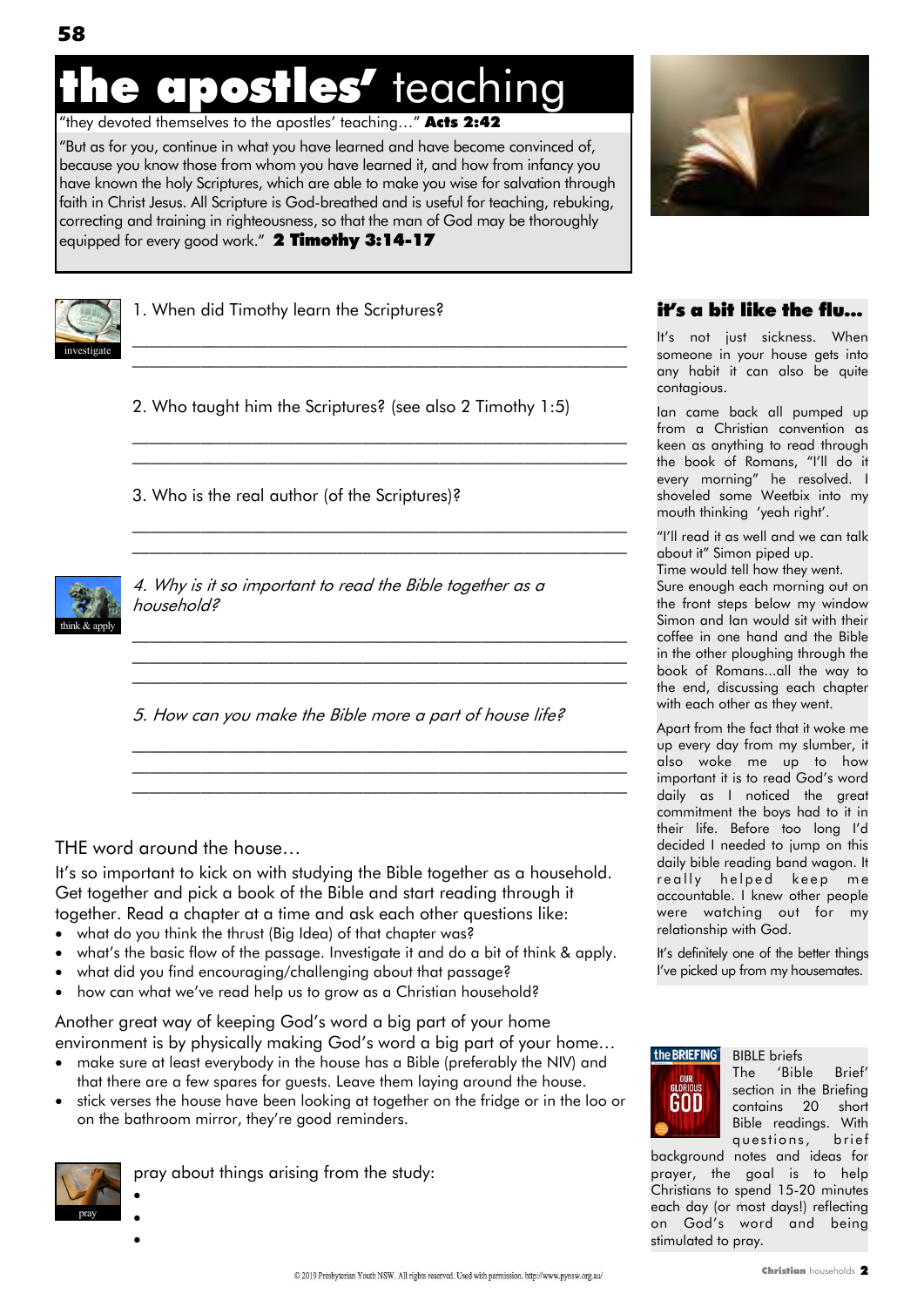

**59**



"they devoted themselves to the apostles' teaching and to the fellowship,..." **Acts 2:42** 

―Let us hold unswervingly to the hope we profess, for he who promised is faithful. And let us consider how we may spur one another on toward love and good deeds. Let us not give up meeting together as some are in the habit of doing, but let us encourage one another—and all the more as you see the Day approaching." Hebrews 10:23—25

#### brothers…

'Fellowship' is one of those funny words that has different meanings in different contexts. In the case of Peter, Paul, Dan and Dave it meant hanging out together.

Living with people can be quite intense, and the guys knew that. They thought in order for things to work they just had to catch up with each other on a regular basis.

In their case it meant making sure one night a week was set aside to communicate with each other. They'd share a meal, and sit around the open fire, talk, read the Bible together, pray and maybe have a sleep out in the lounge room in front of the fire. Quite a bonding experience really.

One thing is certain though, the guys really gave the time priority. Most of them were quite busy. And if they didn't give the time together priority it would never have happened. They would have stopped meeting together 'as some are in the habit of doing'.

Let us not do that as members of Christian households. Let's make the effort to spend time together, communicating with each other encouraging one another and all the more as we see the day of our Lord approaching.



fellowship 'Short steps for long gains' is a series of discussion type Bible studies. It's a great **Little book to have** 

sitting around the lounge, with each of the 26 pages having a study on a different Bible verse related to a topic, starting with A for Assurance and going all the way to Z for zeal.



1. What is the hope we profess?

2. What are we to consider?

3. Why is it good to meet together? Why is it bad not to?

\_\_\_\_\_\_\_\_\_\_\_\_\_\_\_\_\_\_\_\_\_\_\_\_\_\_\_\_\_\_\_\_\_\_\_\_\_\_\_\_\_\_\_\_\_\_\_\_\_\_\_\_\_\_\_\_\_\_ \_\_\_\_\_\_\_\_\_\_\_\_\_\_\_\_\_\_\_\_\_\_\_\_\_\_\_\_\_\_\_\_\_\_\_\_\_\_\_\_\_\_\_\_\_\_\_\_\_\_\_\_\_\_\_\_\_\_

\_\_\_\_\_\_\_\_\_\_\_\_\_\_\_\_\_\_\_\_\_\_\_\_\_\_\_\_\_\_\_\_\_\_\_\_\_\_\_\_\_\_\_\_\_\_\_\_\_\_\_\_\_\_\_\_\_\_  $\mathcal{L}_\text{max}$  and the contract of the contract of the contract of the contract of the contract of the contract of the contract of the contract of the contract of the contract of the contract of the contract of the contrac

\_\_\_\_\_\_\_\_\_\_\_\_\_\_\_\_\_\_\_\_\_\_\_\_\_\_\_\_\_\_\_\_\_\_\_\_\_\_\_\_\_\_\_\_\_\_\_\_\_\_\_\_\_\_\_\_\_\_ \_\_\_\_\_\_\_\_\_\_\_\_\_\_\_\_\_\_\_\_\_\_\_\_\_\_\_\_\_\_\_\_\_\_\_\_\_\_\_\_\_\_\_\_\_\_\_\_\_\_\_\_\_\_\_\_\_\_



4. How does meeting with your household help you to hold unswervingly to the hope you profess?

5. What are some things you can do as a house to make your time together more 'encouraging'?

 $\mathcal{L}_\text{max}$  and the contract of the contract of the contract of the contract of the contract of the contract of the contract of the contract of the contract of the contract of the contract of the contract of the contrac  $\mathcal{L}_\text{max}$  and the contract of the contract of the contract of the contract of the contract of the contract of the contract of the contract of the contract of the contract of the contract of the contract of the contrac \_\_\_\_\_\_\_\_\_\_\_\_\_\_\_\_\_\_\_\_\_\_\_\_\_\_\_\_\_\_\_\_\_\_\_\_\_\_\_\_\_\_\_\_\_\_\_\_\_\_\_\_\_\_\_\_\_\_

 $\mathcal{L}_\text{max}$  and the contract of the contract of the contract of the contract of the contract of the contract of the contract of the contract of the contract of the contract of the contract of the contract of the contrac \_\_\_\_\_\_\_\_\_\_\_\_\_\_\_\_\_\_\_\_\_\_\_\_\_\_\_\_\_\_\_\_\_\_\_\_\_\_\_\_\_\_\_\_\_\_\_\_\_\_\_\_\_\_\_\_\_\_ \_\_\_\_\_\_\_\_\_\_\_\_\_\_\_\_\_\_\_\_\_\_\_\_\_\_\_\_\_\_\_\_\_\_\_\_\_\_\_\_\_\_\_\_\_\_\_\_\_\_\_\_\_\_\_\_\_\_

Why not take the time now to plan some intentional time together to encourage one another...

#### reading on

There are some really great resources at the bottom of these pages. Why not buy three or four as a house and share them around with each other. The same thing could be done with good evangelical Bible studies and other resources.





 $\bullet$  $\bullet$  $\bullet$ 

pray about things arising from the study:

Christian households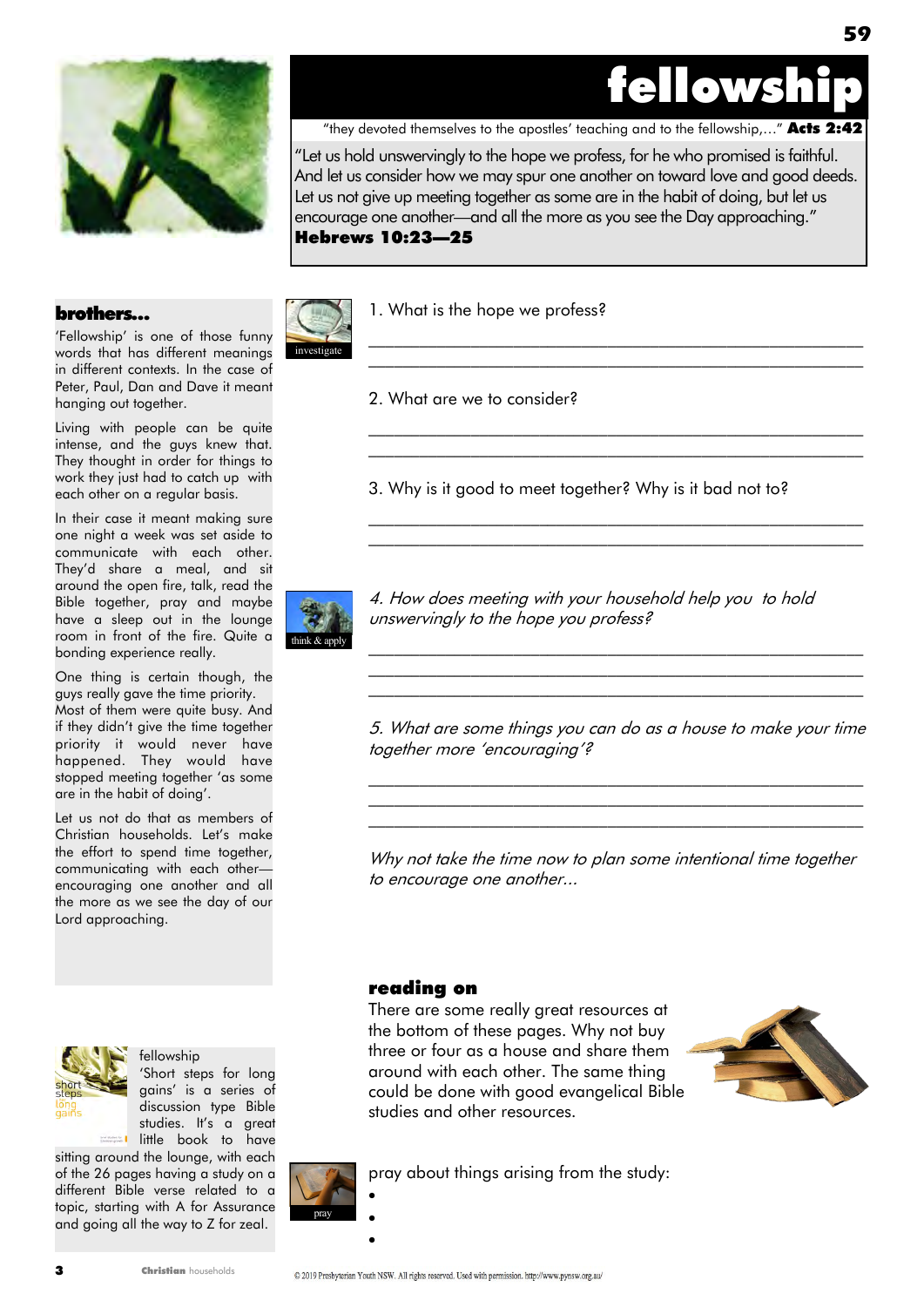## the breaking of bread

"they devoted themselves to the apostles' teaching and to the fellowship, to the breaking of bread..." Acts 2:42

―The end of all things is near. Therefore be clear minded and self-controlled so that you can pray. Above all, love each other deeply, because love covers over a multitude of sins. Offer hospitality to one another without grumbling. Each one should use whatever gift he has received to serve others, faithfully administering God's grace in its various forms. If anyone serves, he should do it with the strength God provides, so that in all things God may be praised through Jesus Christ. To him be the glory and the power for ever and ever. Amen" 1 Peter 4:7-11



1. Above all, what should we do to each other?

2. How does love cover over sins?

3. What do things like 'hospitality' and 'serve others' have to do with God's grace to us?

 $\mathcal{L}_\text{max}$  and the contract of the contract of the contract of the contract of the contract of the contract of the contract of the contract of the contract of the contract of the contract of the contract of the contrac

\_\_\_\_\_\_\_\_\_\_\_\_\_\_\_\_\_\_\_\_\_\_\_\_\_\_\_\_\_\_\_\_\_\_\_\_\_\_\_\_\_\_\_\_\_\_\_\_\_\_\_\_\_\_\_\_\_\_

\_\_\_\_\_\_\_\_\_\_\_\_\_\_\_\_\_\_\_\_\_\_\_\_\_\_\_\_\_\_\_\_\_\_\_\_\_\_\_\_\_\_\_\_\_\_\_\_\_\_\_\_\_\_\_\_\_\_

\_\_\_\_\_\_\_\_\_\_\_\_\_\_\_\_\_\_\_\_\_\_\_\_\_\_\_\_\_\_\_\_\_\_\_\_\_\_\_\_\_\_\_\_\_\_\_\_\_\_\_\_\_\_\_\_\_\_

 $\mathcal{L}_\text{max}$  and the contract of the contract of the contract of the contract of the contract of the contract of  $\mathcal{L}_\text{max}$  and the contract of the contract of the contract of the contract of the contract of the contract of

\_\_\_\_\_\_\_\_\_\_\_\_\_\_\_\_\_\_\_\_\_\_\_\_\_\_\_\_\_\_\_\_\_\_\_\_\_\_\_\_\_\_\_\_\_\_\_\_\_\_\_\_\_\_\_\_\_\_

4. How should we serve? Why?



5. How can your house be better at loving 'each other deeply'?

6. In all things is God ‗praised through Jesus Christ' in your house? How can you grow in this?

#### the breaking of bread…

Eating is something that comes easily to us so it should be a fairly easy thing to do to serve God. Offering hospitality to someone, sacrificing your own time and money in order to offer someone food and comfort, is a great way of helping someone to feel loved. Here are a few tips to get that happening:

- set aside a night once a week or once a fortnight to have people over.
- don't just invite your best friends over all the time. Think of people you can have over who will benefit most from your hospitality – people who aren't necessarily already in relationships with the rest of the household. Pray about it beforehand.
- invite your non-Christian friends over. It can be a really great way of introducing them to the church family.
- when you say 'grace' before a meal, take the opportunity to incorporate the gospel and also pray for conversation that's full of grace and seasoned with salt, that is conversation that's godly (keep it short though!!!).
- don't be afraid to get the Bible out if and read it with your guests if you think it would be appropriate.



pray about things arising from the study:

 $\bullet$  $\bullet$ 

 $\bullet$ 



#### now that *is* 'bright' street...

Rachael, Christie & Alice share a house in Bright street. They don't have a whole lot of money but they do have a whole lot of love. This is one of their stories of godly hospitality...

"At the start of the year we had someone new to town over for tea. It was really great. We ate together and talked together and got to know each other. Then we all chipped in and washed up together. I think she had a good time and really appreciated it because she was living by herself at the time.

Now we're good friends and we hang out together and she's really enjoying being part of our church family.

We do have people over from time to time and we try to budget for it. We don't have much money because we're mostly Uni students, but it's important to get to know people, even if it costs something. It's really encouraging for them and it's really encouraging for us."



guidance and the voice of God

How do I know what God wants me to do? How can I make decisions that are in line with God's will? If God still speaks will I

recognise his voice? These are important questions and many Christians grapple with them. "Guidance and the voice of God" charts a way through these often confusing issues, and shows how for those who have ears to hear, God is still working through his Son.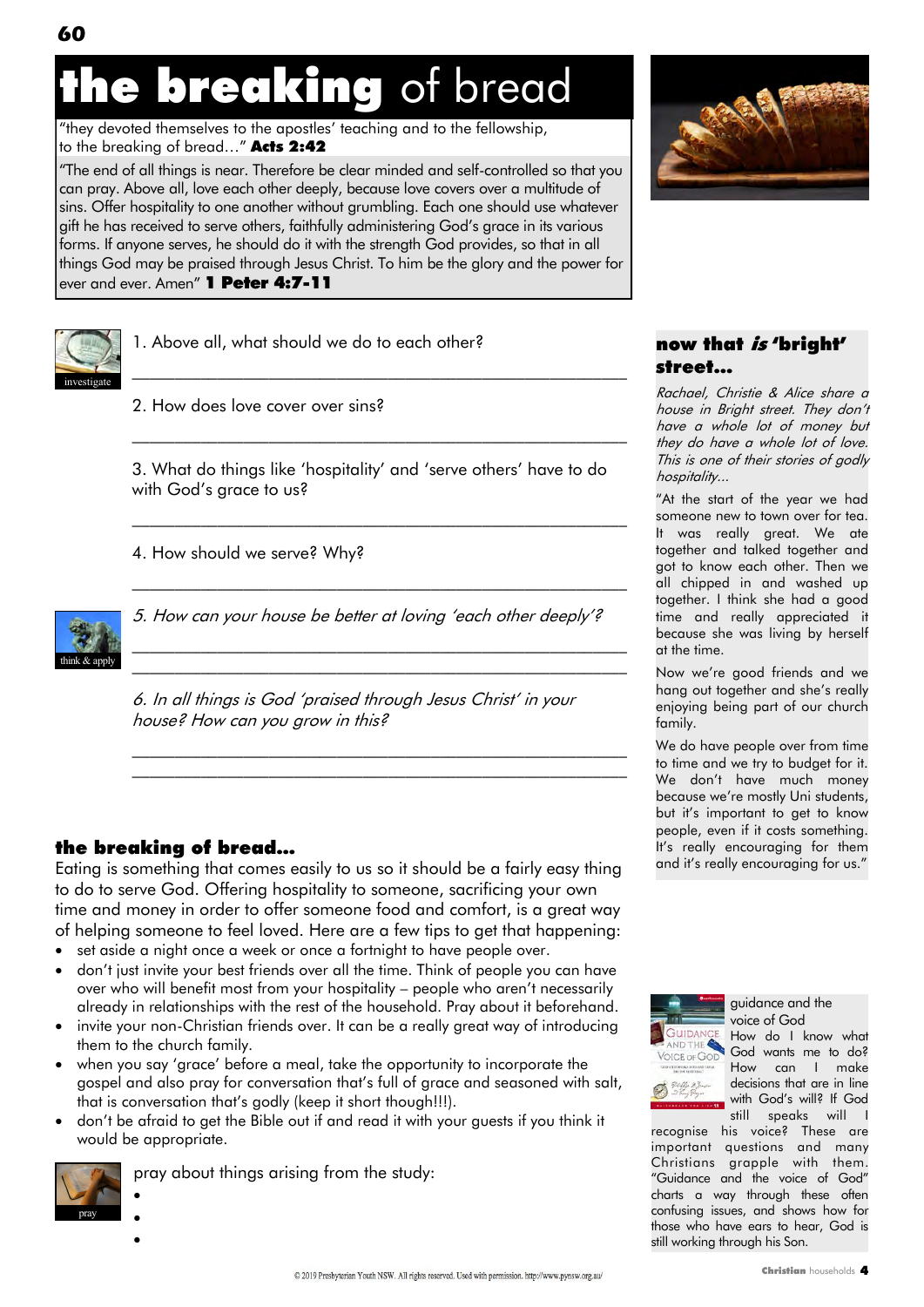

prayer

**61**

"they devoted themselves to the apostles' teaching and to the fellowship, to the breaking of bread and to prayer" Acts 2:42

―Take the helmet of salvation and the sword of the Spirit, which is the word of God. And pray in the Spirit on all occasions with all kinds of prayers and requests. With this in mind, be alert and always keep on praying for all the saints. Pray also for me, that whenever I open my mouth, words may be given me so that I will fearlessly make known the mystery of the gospel, for which I am an ambassador in chains. Pray that I may declare it fearlessly as I should" Ephesians 6:17-20

#### it got weird…

Praying together is a very emotional thing. It's deep and personal because it should be the truth spoken to God. You could even say that praying together is a beautiful and intimate thing. That's why it's so important to do it together as a household if you want to grow into the community that we read about in Acts chapter 2.

But here's a tip for the punters; because it's such an intimate thing we need to be wise who we do it with. When I first became a Christian I enjoyed reading the Bible and praying with whoever I could, male or female. I found myself praying with other women alone quite often and to tell the truth it got weird. Prayer is a very intimate thing and I found myself in intimate situations with more than one woman more than once. It got weird. One sort of intimacy can get confused with another. This is the sort of thing that I wanted to reserve for my wife.

Thankfully one of the guys I lived with spoke to me about it and all of a sudden it became clear how intimate prayer was, especially between guys and girls. I'm not saying that I now prohibit any such thing in any case, but I do think it's important to be wise with something as personal and powerful as prayer. If you're really keen to pray with others why not make the most of your housemates time and pray together with them!



#### prayer 'A Call to Spiritual

Reformation' is a great book by Don Carson that teaches us to find strength and direction in the

prayers of Paul. It spells out the lessons of Paul's "school of prayer" in expository studies for individuals and groups. It will challenge you to think about what your priorities in prayer are and should be.

Christian households



1. What is the sword of the Spirit?

2. What might it mean then, to 'pray in the Spirit'? When should we pray this way?

\_\_\_\_\_\_\_\_\_\_\_\_\_\_\_\_\_\_\_\_\_\_\_\_\_\_\_\_\_\_\_\_\_\_\_\_\_\_\_\_\_\_\_\_\_\_\_\_\_\_\_\_\_\_\_\_\_\_

 $\mathcal{L}_\text{max}$  and the contract of the contract of the contract of the contract of the contract of the contract of  $\mathcal{L}_\text{max}$  and the contract of the contract of the contract of the contract of the contract of the contract of

\_\_\_\_\_\_\_\_\_\_\_\_\_\_\_\_\_\_\_\_\_\_\_\_\_\_\_\_\_\_\_\_\_\_\_\_\_\_\_\_\_\_\_\_\_\_\_\_\_\_\_\_\_\_\_\_\_\_  $\mathcal{L}_\text{max}$  and the contract of the contract of the contract of the contract of the contract of the contract of

 $\mathcal{L}_\text{max}$  and the contract of the contract of the contract of the contract of the contract of the contract of  $\mathcal{L}_\text{max}$  and the contract of the contract of the contract of the contract of the contract of the contract of

 $\mathcal{L}_\text{max}$  and the contract of the contract of the contract of the contract of the contract of the contract of  $\mathcal{L}_\text{max}$  and the contract of the contract of the contract of the contract of the contract of the contract of

 $\mathcal{L}_\text{max}$  and the contract of the contract of the contract of the contract of the contract of the contract of  $\mathcal{L}_\text{max}$  and the contract of the contract of the contract of the contract of the contract of the contract of

3. What are we to 'keep on praying' for?

4. What does Paul ask the Ephesians to pray for him?



5. What does it mean for your house to 'pray in the Spirit'?

6. How do your priorities in prayer compare to Paul's?

#### praying together…

Not everybody feels comfortable praying together or praying aloud. It's important to deal with this together as a household and encourage one another to pray about all kinds of things on all occasions. Maybe starting off praying one on one, or writing your prayers out will help. With prayer, we're all still learning. Here are a few suggestions to help with house prayer life:

- pray before you read the Bible together, asking God to help you understand his word
- pray after you read the Bible together, about the things you have talked about
- if anything arises, big or small, good or bad, that somehow affects any member of the household, be bold enough to sit down with each other and pray about it.
- share the opportunity of saying 'grace' around and try and make it Christ focused keep a prayer list on the fridge, and keep it current
	-
- be sensitive to others when you're praying. Sometimes try 'one sentence' prayers.



pray about things arising from the study:

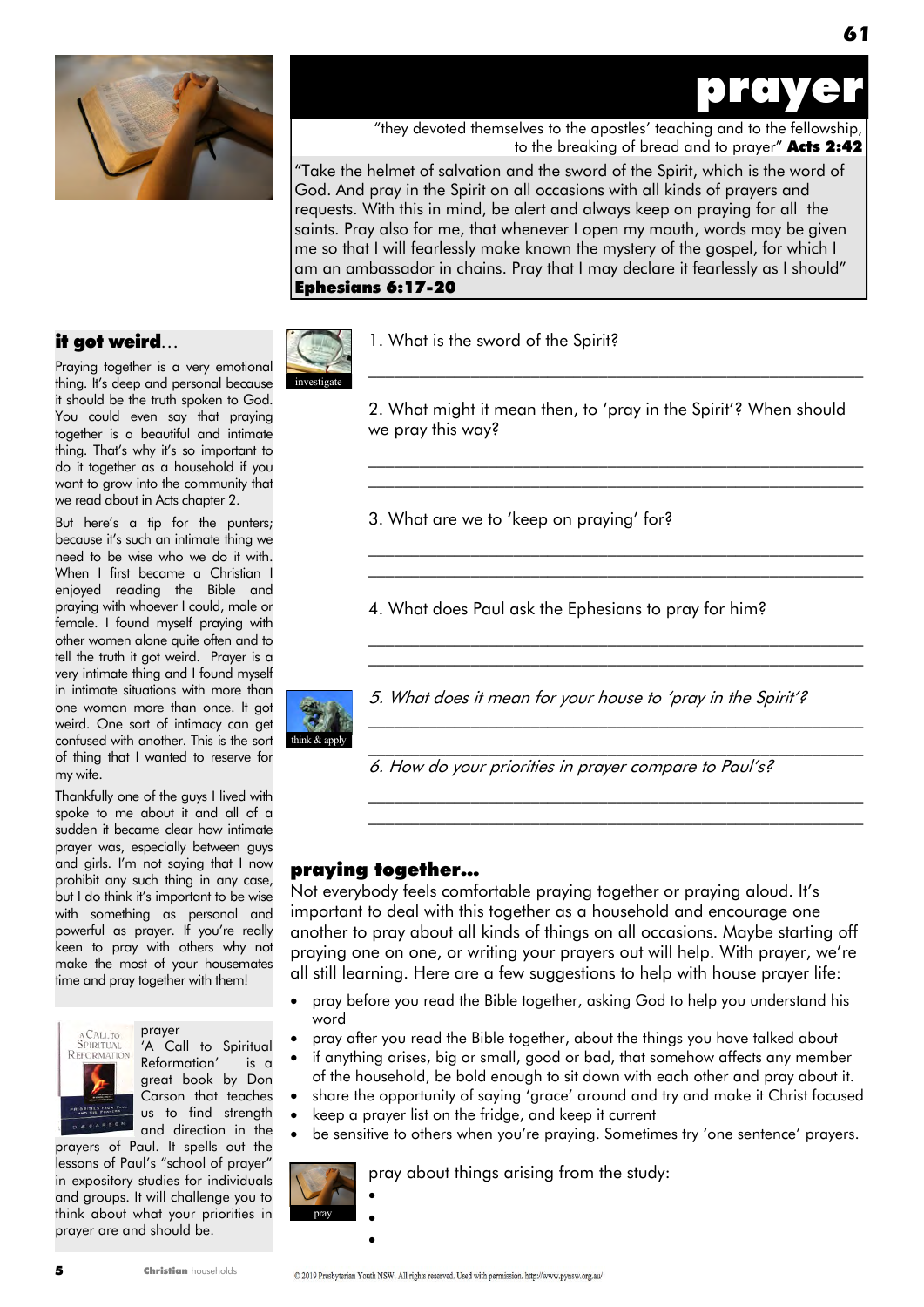### those being saved

―So whether you eat or drink or whatever you do, do it all for the glory of God. Do not cause anyone to stumble, whether Jews, Greeks or the church of God—even as I try to please everybody in every way. For I am not seeking my own good but the good of many, so that they may be saved. Follow my **e**xample, as I follow the example of Christ." **1 Corinthians 10:31—11:1** "...And the Lord added to their number daily those who were being saved." Acts 2:47



1. What should we do for the glory of God?

2. What does it mean to cause people to stumble?

3. Why is Paul trying to please everybody in every way?

4. Whose example is Paul following?



5. How have the studies you've looked at so far helped your house to do 'all for the glory of God'?

 $\mathcal{L}_\text{max}$  and the contract of the contract of the contract of the contract of the contract of the contract of \_\_\_\_\_\_\_\_\_\_\_\_\_\_\_\_\_\_\_\_\_\_\_\_\_\_\_\_\_\_\_\_\_\_\_\_\_\_\_\_\_\_\_\_\_\_\_\_\_\_\_\_\_\_\_\_\_\_

 $\mathcal{L}_\text{max}$  and the contract of the contract of the contract of the contract of the contract of the contract of

 $\mathcal{L}_\text{max}$  and the contract of the contract of the contract of the contract of the contract of the contract of

 $\mathcal{L}_\text{max}$  and the contract of the contract of the contract of the contract of the contract of the contract of

\_\_\_\_\_\_\_\_\_\_\_\_\_\_\_\_\_\_\_\_\_\_\_\_\_\_\_\_\_\_\_\_\_\_\_\_\_\_\_\_\_\_\_\_\_\_\_\_\_\_\_\_\_\_\_\_\_\_

6. What are some things about your house that may be causing others to stumble? How can this be changed?

 $\mathcal{L}_\text{max}$  and the contract of the contract of the contract of the contract of the contract of the contract of  $\mathcal{L}_\text{max}$  and the contract of the contract of the contract of the contract of the contract of the contract of

\_\_\_\_\_\_\_\_\_\_\_\_\_\_\_\_\_\_\_\_\_\_\_\_\_\_\_\_\_\_\_\_\_\_\_\_\_\_\_\_\_\_\_\_\_\_\_\_\_\_\_\_\_\_\_\_\_\_  $\mathcal{L}_\text{max}$  and the contract of the contract of the contract of the contract of the contract of the contract of

7. How can the salvation of others be at the heart of your household?

#### those being saved…

Above all things it's important to recognise that living with other Christians presents a great opportunity to minister to the unsaved. By loving one another and living lives to the praise of God we can be effective witnesses. It is important to recognise this and be intentional with the things that we do:

- be motivated in all that you do by the idea that your life could point people to the cross of Christ and bring glory to God.
- talk to each other about your evangelism 'contacts' and pray about it together. Use all the resources God has given you in your household to make Christ known.
- follow each other up about how you're going with your non-Christian friends.



 $\bullet$  $\bullet$  $\bullet$ 

pray about things arising from the study:



#### live it!

A major part of becoming a Christian for me was experiencing the true love and community of Christian people like Pete & Suzie. Even though my life was riddled with sin, these people, like the God they follow, were ready to accept me. It was an incredibly warm and welcoming thing.

Suddenly the contrast between the life I had known and the life my Christian friends were living was absolutely amazing. The way they were truly hospitable and the way they truly shared their lives for the sake of my salvation was a great model of people following the example of Christ.

It wasn't just the way they shared their lives with others that presented me with a Godly witness. It was the way they shared their lives with each other. They really seemed to give themselves up for each other in a way I hadn't experienced before. Somehow I knew that their salvation was at the heart of the way they were living, and for that I'm truly thankful.

Why not think of a couple of your own friends to witness to as a house and pray about it together?



To be effective in sharing the gospel you need a good grip on it yourself.

evangelism

Apart from being an easy read, John Chapman's ‗Know and Tell the

Gospel' is a great book to read through as a household to help you all to be sharpened in the area of evangelism. It's one thing to pray about people that you want to be saved. It's another to try and equip yourselves with the skills to do it. This is a great book for doing exactly that.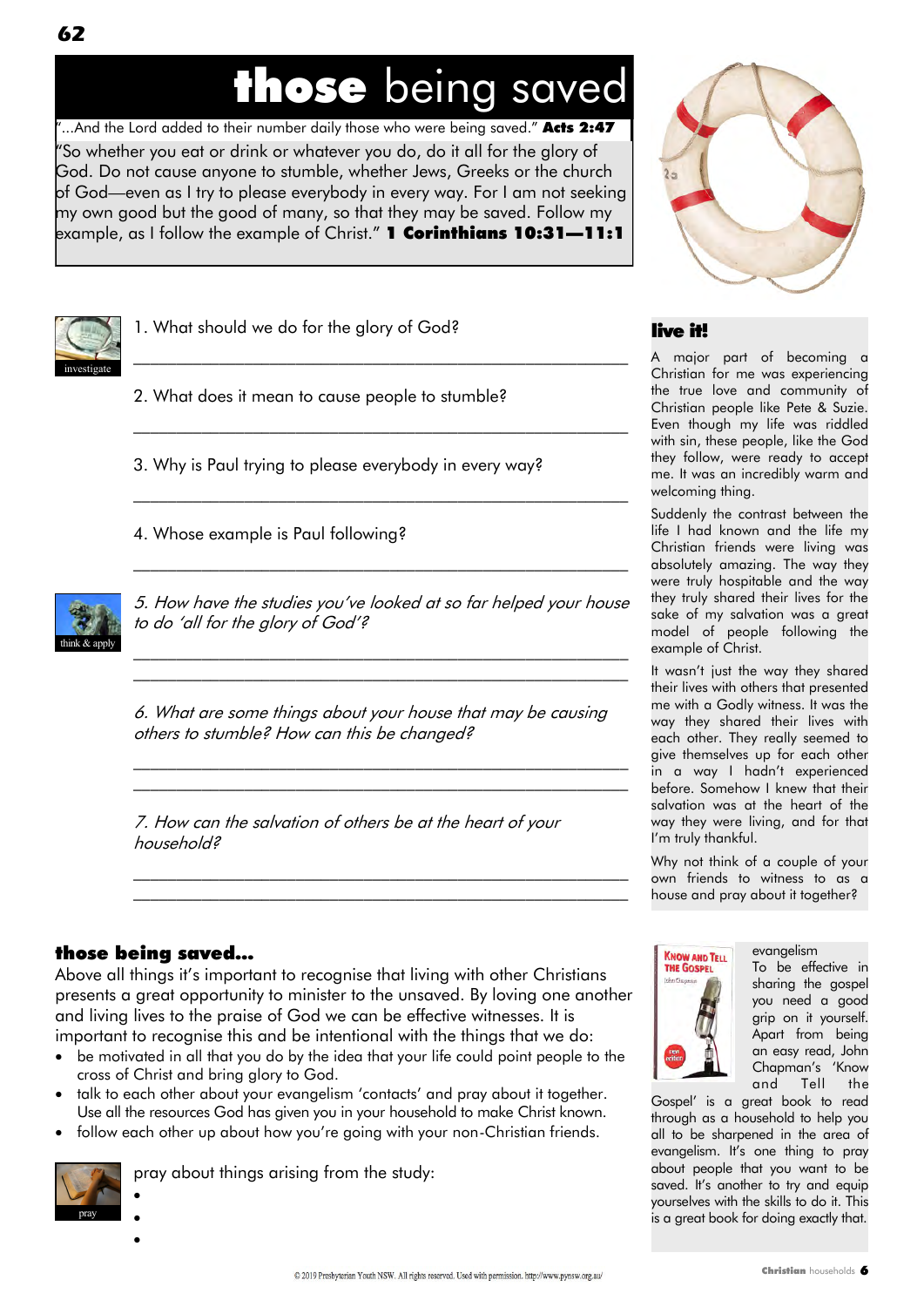

# putting it all together

―They devoted themselves to the apostles teaching and to the fellowship, to the breaking of bread and to prayer. Everyone was filled with awe, and many wonders and miraculous signs were done by the apostles. All the believers were together and had everything in common. Selling their possessions and goods, they gave to anyone as he had need. Everyday they continued to meet together with glad and sincere hearts, praising God and enjoying the favor of all the people. And the Lord added to their number daily those who were being saved." Acts 2:42-47

Hopefully doing these studies together has prompted plenty of ideas about the shape of your life together as a household. Having done the hard work, it's probably worth looking back through the studies and putting together the various ideas and plans that you've been challenged about. Think of this page as a worksheet… moving from studies to a living plan for your household...



word



fellowship



breaking bread



prayer



evangelism

other ideas...